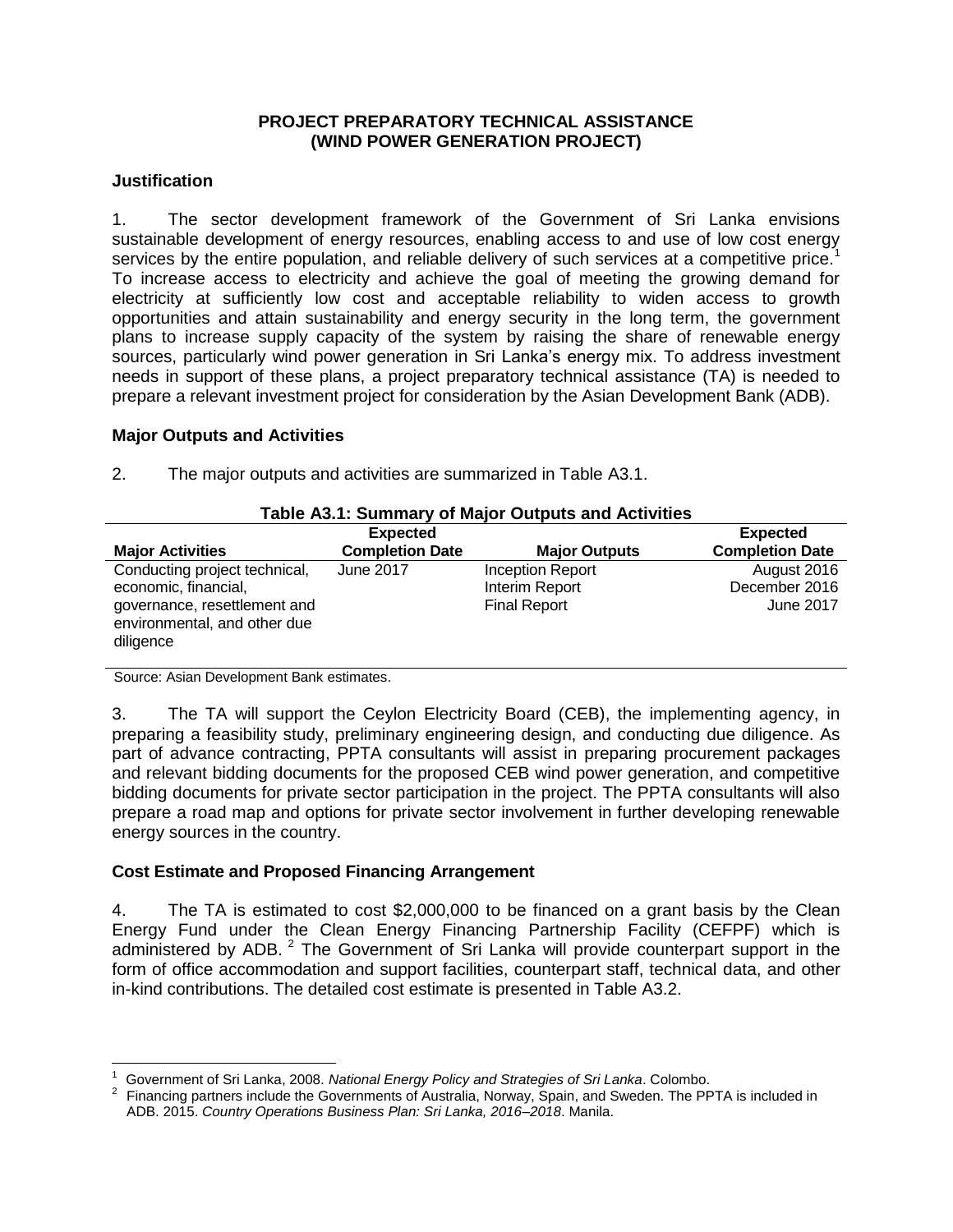#### **Table A3.2: Cost Estimates and Financing Plan**  $(0.00)$

| (DUUT       |                                                             |              |  |
|-------------|-------------------------------------------------------------|--------------|--|
|             |                                                             | <b>Total</b> |  |
| <b>Item</b> |                                                             | Cost         |  |
|             | Asian Development Bank <sup>a</sup>                         |              |  |
| 1.          | Consultants                                                 |              |  |
|             | Remuneration and per diem<br>a.                             |              |  |
|             | International consultants (36 person-months)<br>ı.          | 1,073.0      |  |
|             | National consultants (32 person-months)<br>ii.              | 212.0        |  |
|             | International and local travel<br>b.                        | 200.0        |  |
|             | Reports and communications<br>C.                            | 80.0         |  |
| 2.          | Equipment (computer, printer, etc.) <sup>b</sup>            | 30.0         |  |
| 3.          | Workshops, training, seminars, and conferences <sup>c</sup> | 50.0         |  |
| 4.          | Surveys <sup>d</sup>                                        | 150.0        |  |
| 5.          | Miscellaneous administration and support costs              | 50.0         |  |
| 6.          | Representative for contract negotiations                    | 5.0          |  |
| 7.          | Contingencies                                               | 150.0        |  |
|             | <b>Total</b>                                                | 2,000.0      |  |

a Financed by the Clean Energy Fund under the Clean Energy Financing Partnership Facility.

| b | Equipment                                                              |                              |          |
|---|------------------------------------------------------------------------|------------------------------|----------|
|   | Type                                                                   | Quantity                     | Cost     |
|   | Specialized software for wind forecast, control and                    | 3 licenses                   | \$15,000 |
|   | management                                                             |                              |          |
|   | Computers, printers and other peripherals                              | 5 units                      | \$15,000 |
| C | Workshops, training, seminars, and conferences                         |                              |          |
|   | Purpose                                                                | Venue                        |          |
|   | Seminars and consultations                                             | Wind park areas, Mannar, SRI |          |
|   | Training in wind forecast, control and management                      | Colombo, SRI                 |          |
| d | Environmental, social and other baseline condition studies and surveys |                              |          |

Source: Asian Development Bank estimates.

## **Consulting Services**

5. A consulting firm will be recruited for the technical assistance with total positions and person-months as indicated in Table A3.3. Taking into consideration the project complexity, the firm will be recruited using quality and cost–based selection methodology with 90:10 technicalcost weighting based on full technical proposal. The consulting firm will conduct technical, economic, financial, and governance due diligence, prepare project cost estimates, procurement plan and implementation schedule. International and national environmental and social development specialists will be recruited on an individual basis to ensure that they start their field activities early due to the expected environmental category "A" and involuntary resettlement category "B" for the project. Consultants will be recruited following the Guidelines on the Use of Consultants (2013, as amended from time to time).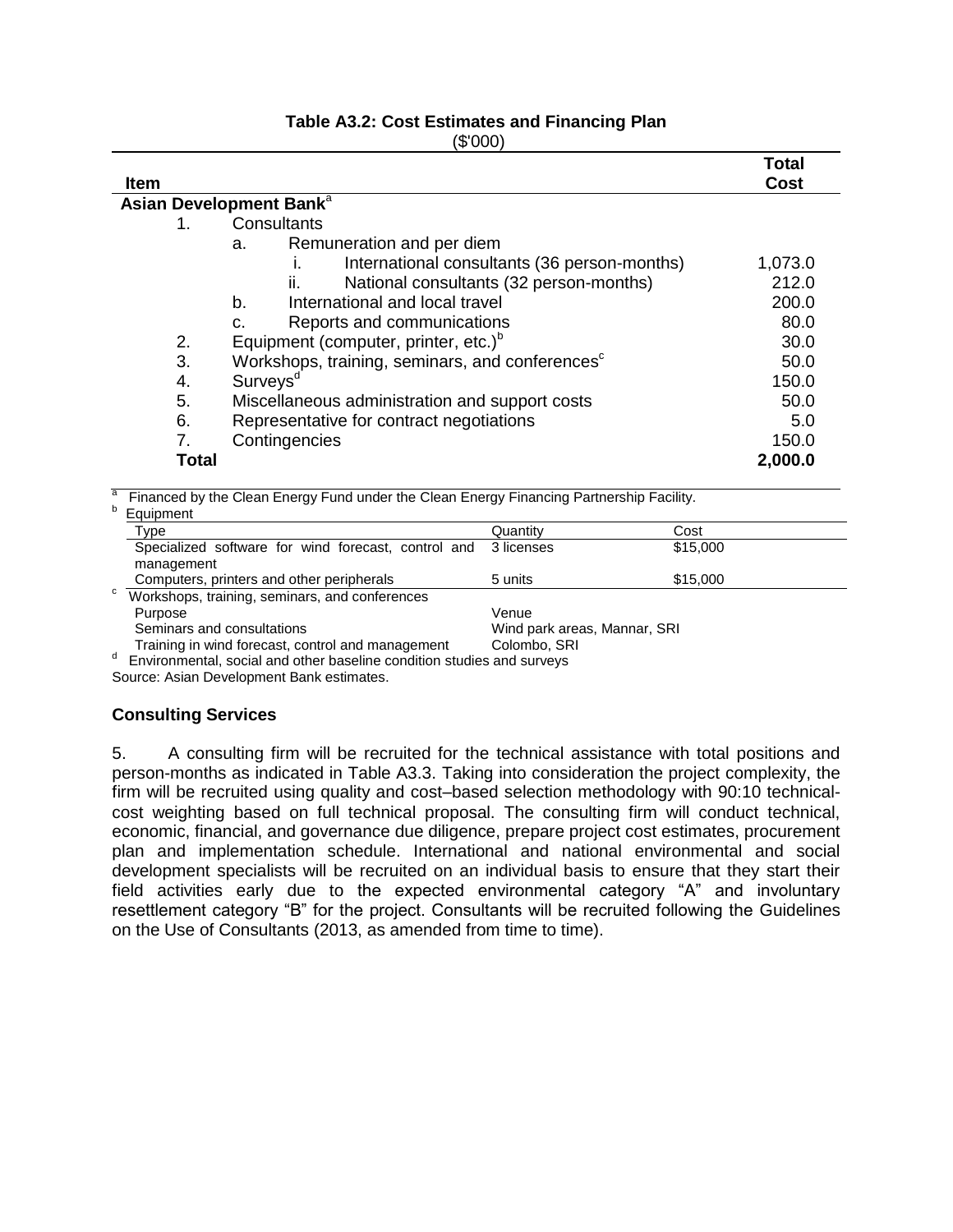| <b>International</b>            |                      | <b>National</b>                 |                      |
|---------------------------------|----------------------|---------------------------------|----------------------|
| <b>Name of Positions</b>        | <b>Person-months</b> | <b>Name of Positions</b>        | <b>Person-months</b> |
| <b>Consulting Firm:</b>         |                      |                                 |                      |
| Power System Engineer/Team      | 6.0                  | Power System Engineer           | 4.0                  |
| Leader                          |                      |                                 |                      |
| <b>Wind Power Specialist</b>    | 6.0                  | <b>Wind Power Specialist</b>    | 6.0                  |
| <b>MV Network/Distribution</b>  | 3.0                  | <b>MV Network/Distribution</b>  | 3.0                  |
| Specialist                      |                      | Specialist                      |                      |
| <b>Power Economist</b>          | 3.0                  | <b>Power Economist</b>          | 2.0                  |
| <b>Financial Management</b>     | 3.0                  | <b>Financial Management</b>     | 2.0                  |
| Specialist/Financial Analyst    |                      | Specialist/Financial Analyst    |                      |
| Project Management/             | 2.0                  | Project Management/             | 2.0                  |
| <b>Procurement Specialist</b>   |                      | <b>Procurement Specialist</b>   |                      |
| <b>Bid Advisor/Transaction</b>  | 3.0                  | <b>Bid Advisor/Transaction</b>  | 3.0                  |
| Specialist                      |                      | Specialist                      |                      |
| Legal Specialist                | 2.0                  | <b>Legal Specialist</b>         | 2.0                  |
| <b>Individual Consultants:</b>  |                      |                                 |                      |
| <b>Environmental Specialist</b> | 3.0 <sub>1</sub>     | <b>Environmental Specialist</b> | 3.0                  |
| <b>Environmental Specialist</b> | 2.0                  | <b>Environmental Specialist</b> | 2.0                  |
| (Ornithologist)                 |                      | (Ornithologist)                 |                      |
| Social Development Specialist   | 3.0                  | Social Development Specialist   | 3.0                  |
| Total:                          | 36.0                 |                                 | 32.0                 |

# **Table A3.3: Summary of Consulting Services Requirement**

MV = medium voltage Source: Asian Development Bank estimates

#### 6. The outline terms of references for the TA international consultants are described below:

| <b>Position</b>                                         | <b>Summary Tasks</b>                                                                                                                                                                                                                                                                                                                                                                                                                                                                                                                                                                                                     | Qualification                                                                                                                                          |
|---------------------------------------------------------|--------------------------------------------------------------------------------------------------------------------------------------------------------------------------------------------------------------------------------------------------------------------------------------------------------------------------------------------------------------------------------------------------------------------------------------------------------------------------------------------------------------------------------------------------------------------------------------------------------------------------|--------------------------------------------------------------------------------------------------------------------------------------------------------|
| System<br>Power<br>Engineer<br>/Team<br>Leader          | • Manage consulting team and ensure quality output<br>• Prepare sector assessment<br>• Prepare proposal on a dedicated dispatch center for<br>the proposed wind parks together with a Wind<br><b>Power Specialist</b><br>Conduct due diligence on internal infrastructure of<br>wind parks including medium voltage network and<br>internal cabling, examine alternative solutions<br>Prepare composite cost estimates, procurement<br>plan and implementation schedule<br><b>Estimate Green House Gas Reduction</b><br>$\bullet$<br>• Climate change impacts will be identified and<br>properly addressed, if necessary | Power engineer qualified to<br>least<br>a<br>university<br>at<br>with<br>bachelor degree<br>15<br>of experience<br>vears<br><i>in</i><br>power systems |
| Wind<br>Power<br>Specialist                             | • Support CEB in preparing/finalizing a feasibility<br>study for the proposed wind parks<br>· Assist CEB in preparing technical design and<br>identifying optimal specifications<br>Support the Power System Engineer in preparing<br>$\bullet$<br>proposal on a dedicated dispatch center for the<br>proposed wind parks<br>Prepare a road map and options for private sector<br>$\bullet$<br>involvement in further developing renewable energy<br>sources in the country                                                                                                                                              | Wind power engineer<br>qualified to at least a<br>university bachelor degree<br>with 10 years of experience<br>of working in the wind<br>power sector  |
| Medium<br>Voltage<br>Network/Distribution<br>Specialist | • Conduct/review route surveys<br>• Finalize the least-cost design for line routes and the<br>cost estimates for a relevant component of ensuing                                                                                                                                                                                                                                                                                                                                                                                                                                                                         | Power engineer qualified to<br>at least a university<br>bachelor degree with 10                                                                        |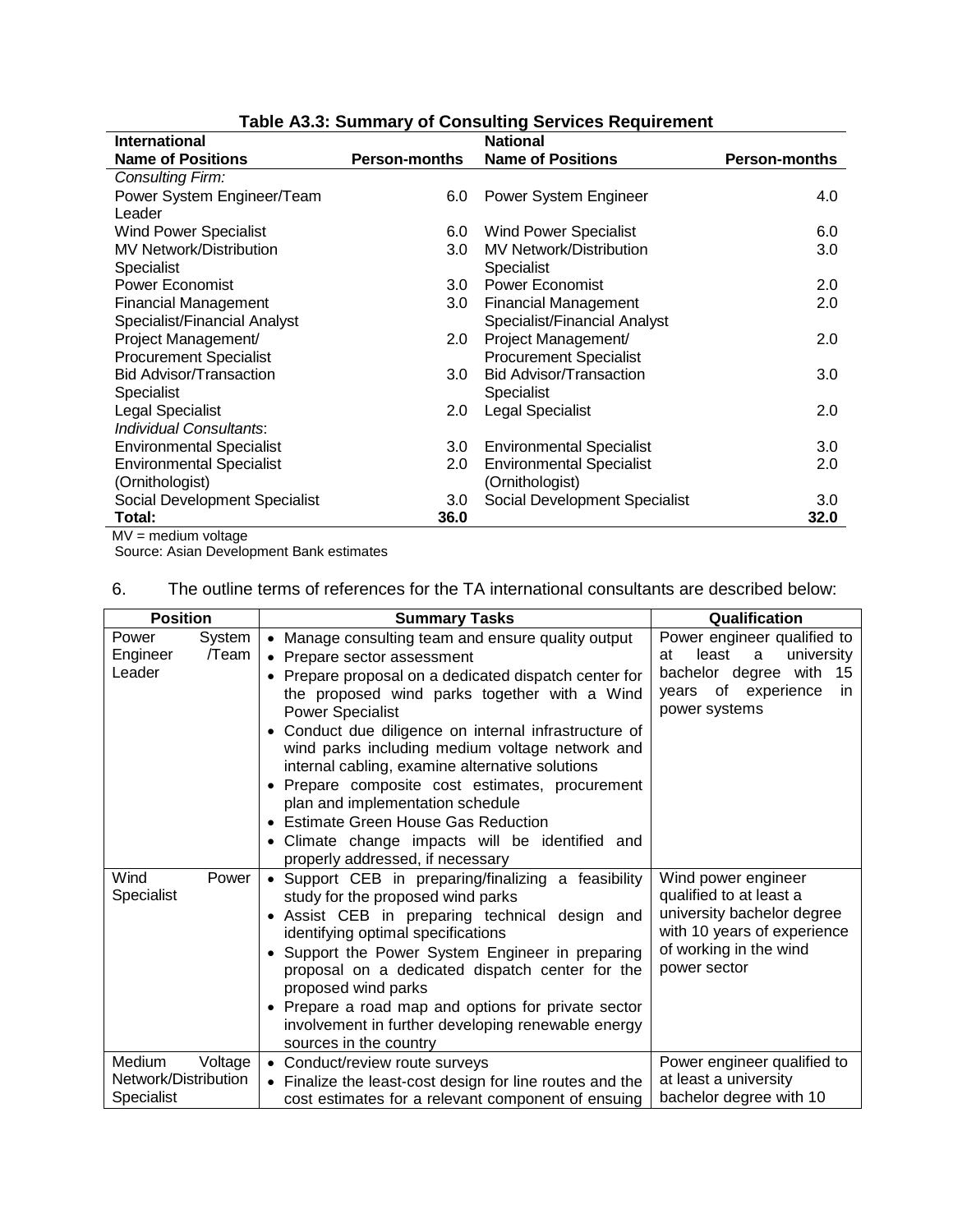| <b>Position</b>                                            | <b>Summary Tasks</b>                                                                                                                                                                                                                                                                                                                                                                                                                                             | Qualification                                                                                                                                                                                                                                                     |
|------------------------------------------------------------|------------------------------------------------------------------------------------------------------------------------------------------------------------------------------------------------------------------------------------------------------------------------------------------------------------------------------------------------------------------------------------------------------------------------------------------------------------------|-------------------------------------------------------------------------------------------------------------------------------------------------------------------------------------------------------------------------------------------------------------------|
|                                                            | project<br>Conduct load flow studies to optimally sizing the<br>$\bullet$<br>wire and develop an investment plan for wind park<br>internal cabling<br>Prepare a procurement plan and implementation<br>schedule for the component                                                                                                                                                                                                                                | years of experience in<br>medium voltage<br>network/distribution design                                                                                                                                                                                           |
| Power Economist                                            | Undertake project economic analysis following the<br>$\bullet$<br>ADB's Guidelines for Economic Analysis<br>Assess social and gender impacts jointly with social<br>development specialist                                                                                                                                                                                                                                                                       | At least a bachelor degree<br>in economics and 10 years<br>of relevant experience in<br>economic<br>analysis<br>οf<br>projects                                                                                                                                    |
| Financial<br>Management<br>Specialist/Financial<br>Analyst | Review CEB's financial performance and operating<br>$\bullet$<br>systems<br>• Undertake<br>CEB's<br>financial<br>management<br>assessment, identify areas and devise measures<br>financial<br>improving<br>CEB's<br>performance,<br>for<br>operating systems, and overall efficiency levels<br>• Undertake project financial analysis<br>Design project fund flow/disbursement mechanisms<br>$\bullet$                                                           | At least a bachelor degree<br>in finance and 10 years of<br>relevant<br>experience<br>in<br>financial<br>management<br>assessment and/or financial<br>analysis of projects. Having<br>chartered<br>accountant,<br>а<br>CPA, or equivalent may be<br>advantageous. |
| Project<br>Management/<br>Procurement<br>Specialist        | • Conduct project management and relevant capacity<br>assessment<br>Conduct procurement capacity assessment<br>Provide support in preparation of procurement<br>documents, including master bidding documents,<br>and advance contracting activities                                                                                                                                                                                                             | At least a bachelor degree<br>finance/<br>economics/<br>in.<br>engineering and 10 years of<br>relevant<br>experience<br>in.<br>project<br>management/<br>procurement                                                                                              |
| Advisor/<br><b>Bid</b><br>Transaction<br>Specialist        | • Identify optimal<br>public-private<br>partnership<br>(PPP) bid package options<br>Preparation of competitive bidding guidelines for the<br>$\bullet$<br>private sector participation in the wind sector<br>Develop commercial arrangements and finalize<br>competitive bidding documents for wind power park<br>blocks allocated for private sector participation;<br>Support CEB for selection of private developers<br>through a competitive bidding process | At least a bachelor degree<br>in business administration<br>with at least 10 years of<br>working experience in the<br>energy sector, specifically<br>on the competitive bidding<br>framework in the renewable<br>energy.                                          |
| Legal specialist                                           | Draft commercial documentation including a power<br>purchase agreement between a park developer and<br>a private sector developer specifically focused on<br>wind power generation                                                                                                                                                                                                                                                                               | At least a master's degree<br>in law with at least 10 years<br>of experience in advising<br>renewable<br>energy<br>transactions                                                                                                                                   |
| Environmental<br>Specialist                                | Prepare Initial Environmental Examination (IEE)<br>$\bullet$<br>reports and/or, as necessary, Environmental Impact<br>Assessment (EIA), for project components<br>Prepare Environmental Management Plans (EMPs)<br>٠<br>Conduct<br>information<br>disclosure<br>and<br>public<br>$\bullet$<br>consultation                                                                                                                                                       | At least a bachelor's degree<br>in environmental science/<br>engineering and at least 10<br>years of experience<br>ın<br>environmental<br>carrying<br>studies for projects, IEE<br>and EIA preparation                                                            |
| Environmental<br>Specialist<br>(Ornithologist)             | Based on results of a bird migration survey, conduct<br>$\bullet$<br>a bird collision modeling pertaining to a wind park<br>area<br>Identify<br>mitigation measures preventing<br>birds<br>colliding with wind turbines<br>Develop a biodiversity management plan to ensure<br>no net loss of biodiversity                                                                                                                                                       | At least a master's degree<br>in environmental science/<br>ecology or similar with at<br>least<br>10<br>οf<br>years<br>ornithological<br>experience<br>and carrying environmental<br>studies for<br>wind<br>power                                                 |